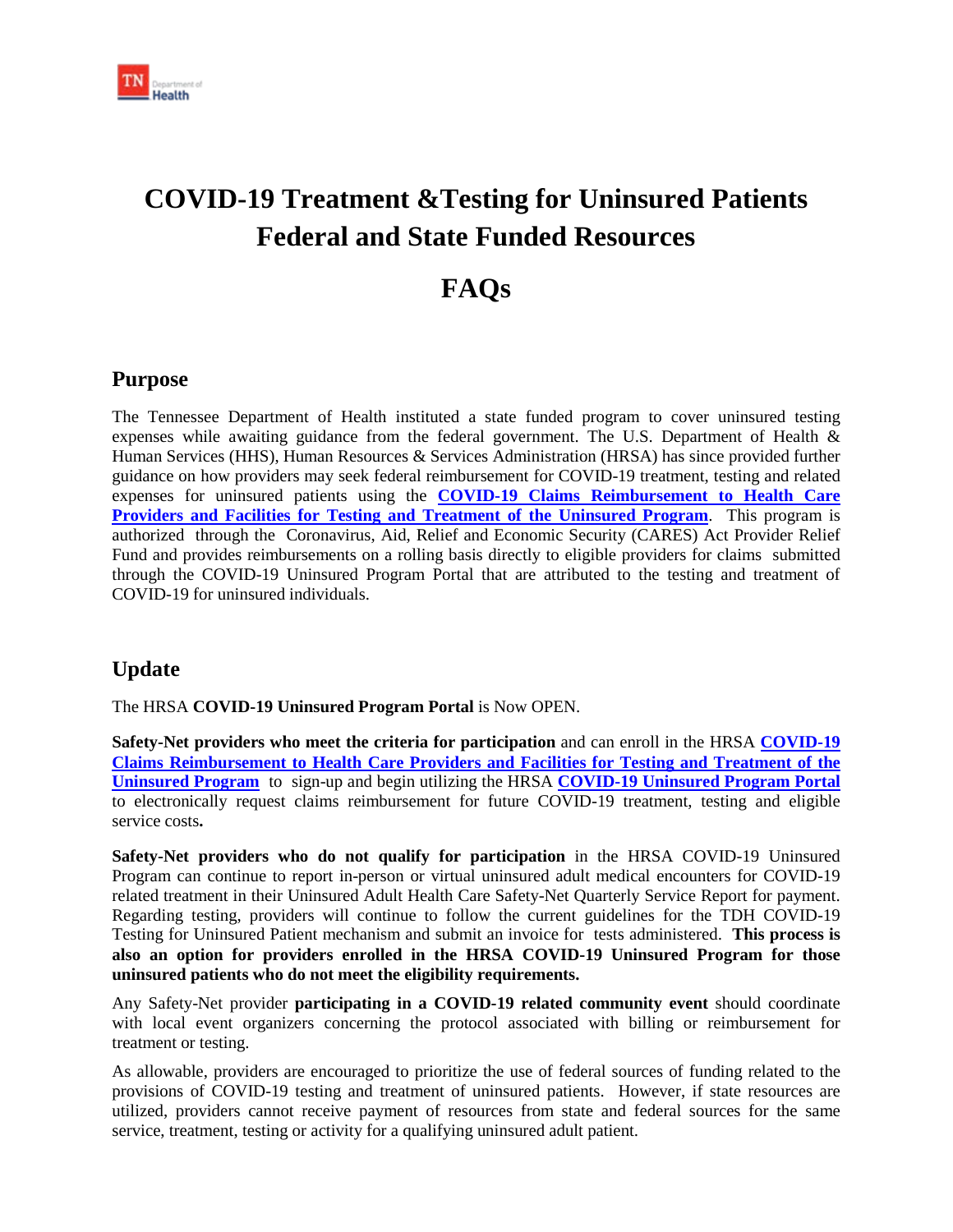## **FAQs**

#### **What is the HRSA COVID-19 Uninsured Program Portal?**

The Health Resources and Services Administration (HRSA) recently launched a **[COVID-19 Uninsured](https://urldefense.com/v3/__https:/coviduninsuredclaim.hrsa.gov/__;!!PRtDf9A!9cPaYDauH07bYQYCfcJbz7wTcC0UbbRaP6GYUjhLDP0xL0OoWv0uDkhmqzBie8wc99sg$)  [Program Portal](https://urldefense.com/v3/__https:/coviduninsuredclaim.hrsa.gov/__;!!PRtDf9A!9cPaYDauH07bYQYCfcJbz7wTcC0UbbRaP6GYUjhLDP0xL0OoWv0uDkhmqzBie8wc99sg$)** where health care providers who have conducted COVID-19 testing of uninsured individuals for COVID-19 or provided treatment to uninsured individuals with a COVID-19 diagnosis on or after February 4, 2020 can request claims for reimbursement.

Providers will be reimbursed, generally at Medicare rates, subject to available funding. Steps will involve:

- o Enrolling as a provider participant
- o Checking patient eligibility
- o Submitting patient information,
- o Submitting claims,
- o Receiving payment via direct deposit.

To learn more about the program, including the registration and claim submission process, go to **[COVIDUninsuredClaim.HRSA.gov](https://urldefense.com/v3/__https:/coviduninsuredclaim.hrsa.gov/__;!!PRtDf9A!9cPaYDauH07bYQYCfcJbz7wTcC0UbbRaP6GYUjhLDP0xL0OoWv0uDkhmqzBie8wc99sg$)**. HRSA also developed a **[video overview](https://urldefense.com/v3/__https:/youtu.be/MZZGV9ZN7bk__;!!PRtDf9A!9cPaYDauH07bYQYCfcJbz7wTcC0UbbRaP6GYUjhLDP0xL0OoWv0uDkhmqzBiex9VALLH$)** of the program.

View **[Frequently Asked Questions](https://www.hrsa.gov/coviduninsuredclaim/frequently-asked-questions)** here.

In addition, providers can access real-time technical support, as well as service and payment support, by calling the Provider Support Line at **[866-569-3522](tel:18665693522)**. The hours of operation are 8 a.m. to 8 p.m. Monday through Friday in your local time zone.

#### **Can Uninsured Adult Health Care Safety-Net Providers report COVID-19 patient care and treatment as a medical encounter?**

Uninsured Adult Health Care Safety-Net Providers who have a contract with the Tennessee Department of Health to provide primary care, oral health services or care coordination and specialist access for uninsured adult Tennesseans, ages 19-64 can continue to report COVID-19 related medical encounters in their Quarterly Service Report for payment. Providers **cannot** receive payment or reimbursement from both state and federal COVID-19 resources for the same patient care services, treatment or testing costs.

#### **Is reimbursement for COVID-19 treatment for uninsured patients allowable for Uninsured Adult Health Care Safety-Net Providers?**

Yes. However as a recipient of funding through the federal HRSA COVID-19 Uninsured Program, providers must certify under the *Testing or Treatment Acceptance of Terms and Conditions*, not to use payment to reimburse expenses or losses reimbursed from other sources, in an endeavor to avoid supplanting funds or collecting funding for the same services from multiple state or federal funding sources. *This includes any funding or resources received through the CARES Act.*

**What happens if a Community & Faith-Based (CFB) Safety-Net provider is not set-up to bill Medicare or does not meet the criteria to use the HRSA COVID-19 Uninsured Program Portal?**